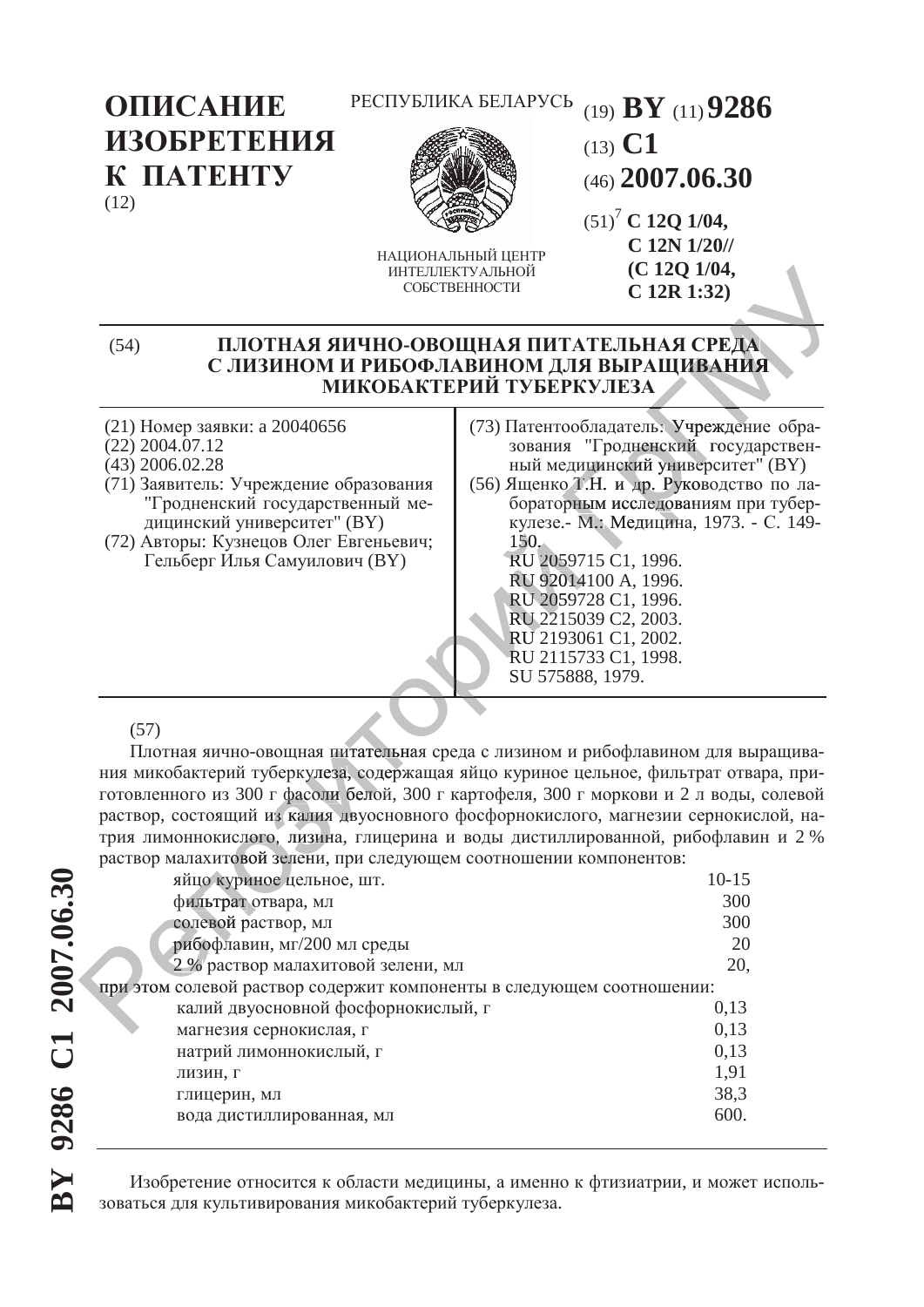## **BY 9286 C1 2007.06.30**

Трудности выделения микобактерий туберкулеза (МБТ) из патологического материала связаны с биологическими особенностями возбудителя (медленность роста), а также со снижением жизнеспособности микобактерий в результате применения антибактериальных препаратов для лечения туберкулеза и различных методов обработки при посеве материала. В настоящее время существует большое количество питательных сред для культивирования микобактерий. Однако именно большое количество питательных сред, предлагаемых для выделения микобактерий туберкулеза из патологического материала, говорит о том, что среды далеко не всегда отвечают необходимым требованиям. Это и явилось поводом для создания предлагаемого изобретения.

Известна среда Гельберга для выращивания микобактерий туберкулеза, состоящая из 6 цельных яиц, 4 желтков, молока, картофельного отвара и раствора солей, содержащего<br>калий двухосновной фосфорнокислый, натрий лимоннокислый, магнезию сернокислую, калий двухосновной фосфорнокислый, натрий лимоннокислый, магнезию сернокислую, пептон и глицерин (Ященко Т.Н., Мечева И.С. Руководство по лабораторным исследованиям при туберкулезе. - М.: Медицина, 1973. - С. 150-151). еза, состояща<br>пей, содержанию сернокисл<br>ррным исслед<br>е и высокая с рным исслед бованиям.<br>тоящая из<br>цержащего<br>нокислую, тоящая

Недостатком данной среды является трудоемкость в ее производстве и высокая стоимость. ораторным<br>одстве и вы<br>< объемов дстве и высо

Известна среда "Новая" (Г. Мордовского), состоящая из равных объемов желтков куриных яиц и питательного раствора, в который входят калий одноосновной фосфорнокислый, натрий лимоннокислый, магний сернокислый, гликокол, глицерин (Ященко Т.Н., Мечева И.С. Руководство по лабораторным исследованиям при туберкулезе. - М.: Медицина, 1973. - С. 151). едованиям<br>стоимость<br>реда Левен из равных<br>лий одноос<br>икокол, гли<br>ям при туб лий одно ных объем<br>ноосновной<br>глицерин **оосновной** 

Недостатком данной среды является высокая стоимость.

Наиболее близкой к предлагаемой является среда Левенштейна-Йенсена. Среда состоит из 1 л яичной массы, полученной из 10-15 яиц, к которой добавляют 600 мл солевого раствора и 20 мл 2 % стерильного раствора малахитовой зелени. Солевой раствор содержит калий однозамещенный фосфорнокислый - 2,4 г, магнезию сернокислую - 0,24 г, магнезия лимоннокислая - 0,6 г, L-аспарагин - 3,6 г, глицерин - 12 мл, вода дистиллированная - 600 мл (Ященко Т.И. и др. Руководство по лабораторным исследованиям при туберкулезе. - С. 149-150).<br>
С. 149-150). Нелостатком лан 600 мл (Ященко Т.И. и др. Руководство по лабораторным исследованиям при туберкулезе. -C. 149-150). вора малахи<br>ислый - 2,4<br>: - 3,6 г, глин<br>ю лаборатор глиц я среда Ј<br>6 яиц, к к<br>налахитов лахитов <mark>тоимость.</mark><br>еда Левен

Недостатком данной среды является ее высокая стоимость. ы является е

Задача изобретения - создание более дешевой питательной среды с сохранением качества исследования микобактерий туберкулеза. элдача изобретения - создание более дешевой питательной среды с сохранением каче-<br>и исследования микобактерий туберкулеза.<br>Поставленная задача решается путем создания яично-овощной плотной питательной HE ABRISETCS

среды с лизином и рибофлавином, содержащей яйцо куриное цельное, фильтрат отвара, приготовленного из 300 г фасоли белой, 300 г картофеля, 300 г моркови и 2 л воды, солевой раствор, состоящий из калия двухосновного фосфорнокислого, магнезии сернокислой, натрия лимоннокислого, лизина, глицерина и воды дистиллированной, рибофлавин и 2 % раствор малахитовой зелени, при следующем соотношении компонентов: р, состоя<br>ионнокис<br>лахитово<br>йно кури лахитовой м и рибоо<br>о из 300 1<br>стоящий и<br>экислого, стоящий и: икооактор<br>дача реш<br>300 г фас рибофлави

| раствор малахитовой зелени, при следующем соотношении компонентов:    |           |  |
|-----------------------------------------------------------------------|-----------|--|
| яйцо куриное цельное, шт.                                             | $10 - 15$ |  |
| фильтрат отвара, мл                                                   | 300       |  |
| солевой раствор, мл                                                   | 300       |  |
| рибофлавин, мг/200 мл среды                                           | 20        |  |
| 2 % раствор малахитовой зелени, мл                                    | 20.       |  |
| при этом солевой раствор содержит компоненты в следующем соотношении: |           |  |
| калий двухосновной фосфорнокислый, г                                  | 0,13      |  |
| магнезия сернокислая, г                                               | 0,13      |  |
| натрий лимоннокислый, г                                               | 0,13      |  |
| ЛИЗИН, Г                                                              | 1,91      |  |
| глицерин, мл                                                          | 38,3      |  |
| вода дистиллированная, мл                                             | 600.      |  |